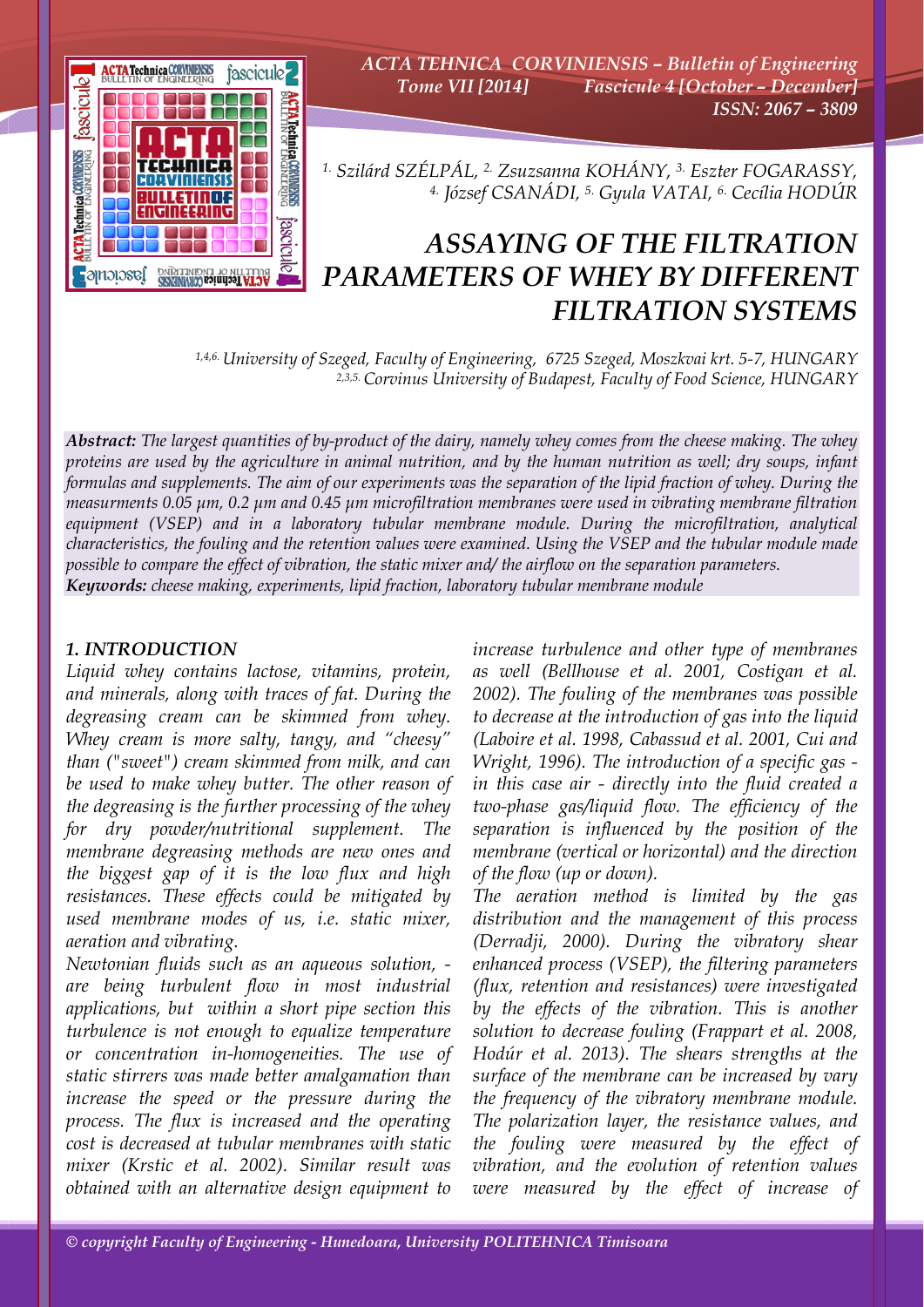*– Bulletin of Engineering Tome VII [2014]*

*vibrational amplitude (Ahmadu et al. 2009, Hodúr et al. 2009, Kertész et al. 2010).* 

## *2. MATERIALS AND METHODS*

*Sweet cheese whey was used for measurement which came from Soma Budapest Ltd. Its basic analytical parameters are: fat content: 0.18 m/m%, protein content: 0.33 m/m%, milk sugar content: 2.61 m/m%, dry materials: 3.72 m/m%, total protein content: 0.47 m/m%. The degreasing process was made by membrane separation. These basic parameters were measured by Bentley milk analyzer equipment.* 

*The air injection and/or static steering method were implemented by tubular and hollow fiber membranes with 0.45, 0.2 microns, 0.05 microns cut off value. The tubular membrane was 250 mm length, and it was included 1 tube which has an internal diameter of 7 mm.. The applied static mixer was a 250 mm lenght Helix type metal static stirrer with a pitch of 0,006 m and an inner radius of the stirrer of 0.0035 m. (KenicsTM, Helix) as illustrated in Figure 1.. The KenicsTM type static stirrer (made by plastic material) was used also with a length of 241 mm, and a thickness of 1 mm, a diameter of 6.35 mm. The flux was performed on 100 L/h recirculation flowrate, on 0.2 MPa transmembrane pressures and on 20 L/h air injection rate. In all measurments the initial amount of feed was 2 L of sweet whey. The temperature was a permanent 30°C degree during the tests. The airflow was introduced into the fluid flow before the membrane module.* 



*Figure 1: The Kenics TM (right) and the Helix type static stirrers* 

*Vibratory filtration equipment set marketed by New Logic International Corp. and this equipment was used at L-mode (L: laboratory methods: the module comprises one disk-shaped membrane with an active filter surface 503cm2). The VSEP system consists of disk-shaped flat-sheet membranes. This laboratory module attached to a central shaft. The shaft was rotated a short distance at a frequency of 54 Hz. 0.2* μ*m cut-off values membranes (made of polyethersulfone) were used during the measurements, on a transmembrane pressure at 0.3 MPa. In this equipment the initial amount of feed was 10 L of sweet whey.* 

*The samples were taken at different intervals during the measurement from retentate and also from permeate.* 

## *3. RESULTS AND DISCUSSION*

*The retention of the fat component was important in our research programme, and we were able to retain more than 50% at low pressure with using static mixer. The retention values were measured at different transmembrane pressures and recirculation flow rates by a 0.45 micron pore size membrane (Fig. 2). The main objective was to hold back the fat molecules as much as possible and to give up the other molecules.* 



*components on 0.45 μm cut off value tubular membrane* 

*The figure shows that the fat micelles were retained the greatest amount when 0.1 MPa transmembrane pressure and 150 L/h recirculation flow rate were used. The other component was rejected at highest level at these parameters also. But these highest value itself is not enough for*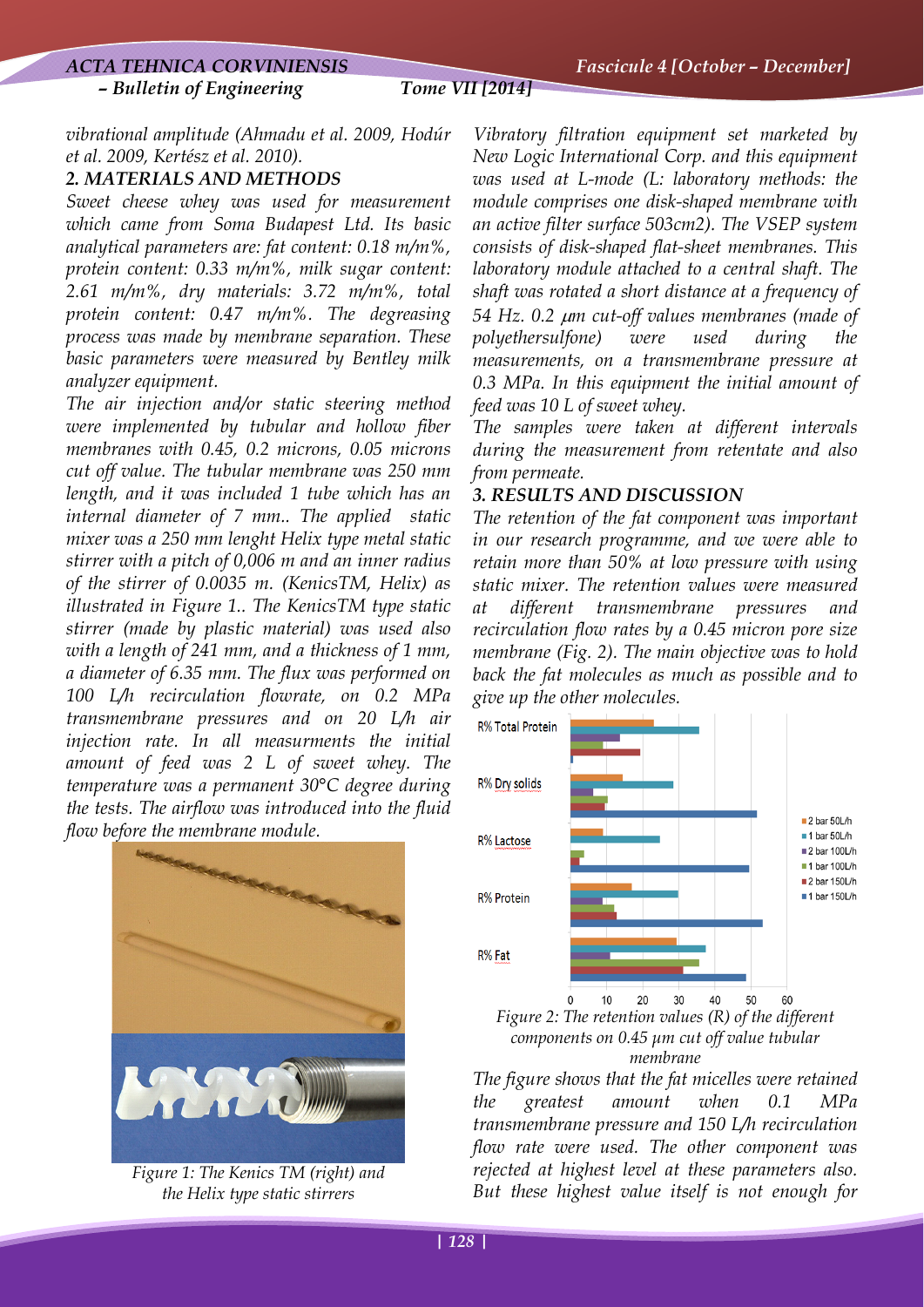*degreasing aspects since it is less than 50%, so the 0,45 micrometers pore size could be said to big for this task.* 

*Since the work was continues with 0.2 microns pore size tubular membranes. Better retention values were measured at lower transmembrane pressure (0.1 MPa) at the 0.2 micron pore size membrane than at the 0.45 micron pore size membrane. The bigger transmembrane pressure resulted worse retention values; this tendency is the same at this pore size as well. The Figure 3 presents the effect of different process arrangements on the retention. The static stirrer has a decreasing effect on the retention of protein, lactose and dry matter. Only the fat retention was increased by using the static stirrer; maximum value was measured at TMP: 0.2 MPa, q<sub>v</sub>: 100 L/h. The tubular membrane gave better retention values than the capillary membranes, but as our goal is to minimise the fat content and to keep the other ingredients it is clearly be seemed from the measurements the 0.2 microns tubular membrane with static stirrer is the best solution among the applied arrangements.* 



*Figure 3: The retention values (R) of the different components were measured in 0.2 μm cut off value tubular membrane with (CSM+SK) and without static stirrer (KM-capillary membrane, CSM – tubular membrane)* 

*The flux values were measured at 0.2 MPa transmembrane pressure, and at 100 L/h recirculation flow rate by a 0.45 μm tubular membrane. The flux values are started at 60 L/m2h. The flux values were showed 17-18 L/m2h values*  *during the normal filtration process, and with combined the air injection, the flux was decreased slight by the air flow on a 0.2 μm membrane. When the Helix static mixer element was used in the filtration process, the flux values were increased two times greater extent, from 18 L/m2h to 40 L/m2h when the Helix static mixer was used with air injection.* 

*The increase of the flux is holding until the 0.2 MPa transmembrane pressures; because on higher pressure values this increase of the flux is started to show a strong deceleration (Figure 4). When the air injection process was used alone, the flux values remained very low; therefore the air injection method itself is not a recommended method for whey processing. When the Helix static mixer was used alone in the equipment under the same parameters, the flux values were showed higher values than the experiments with air injection, but above 0.2 MPa transmembrane pressures values, the flux was strongly decreased, therefore it was justifed to use the lower transmembrane pressure.* 



*Figure 4: The changes of whey flux (J) as a function of trasnmembrane pressure at different recirculation flow rate* 

*The 0.2 microns membrane was used with Kenics type static mixer in second period of our research programmes. The flux values (J = 45 L/m2h) were increased by the Kenics static mixer, but the increasing was not as high as using the Helix-type static mixer (J = 53 L/m2h). Our experiments were continued by a 0.05 microns pore size tubular membrane to comparing the received data with the other tubular membranes different data. The flux*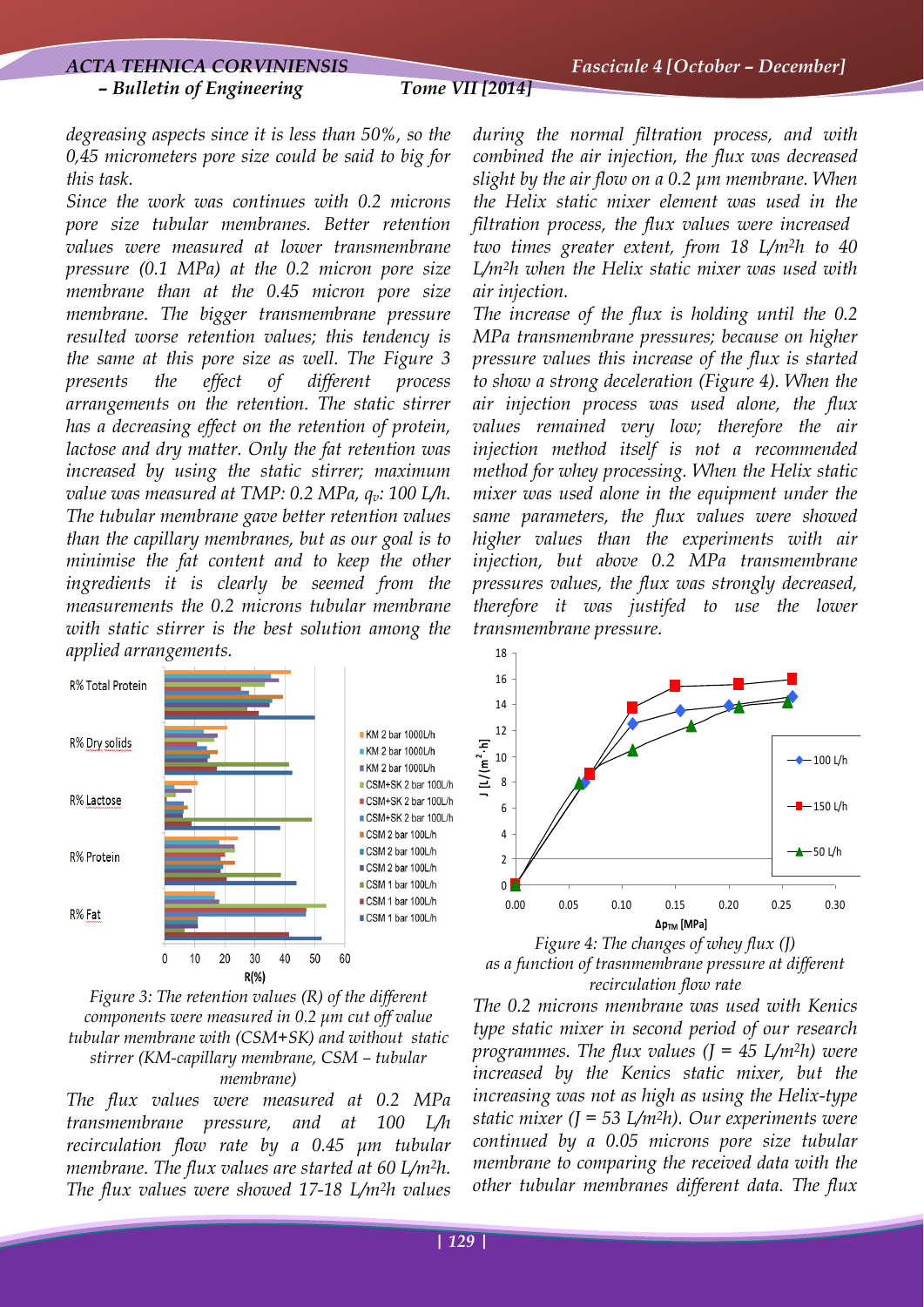# *– Bulletin of Engineering Tome VII [2014]*

*was increased 50-80% during the filtration process by using a 0.05 microns pore size tubular membrane with a Kinetics static mixer. The flux was decreased strongly after 0.3 MPa transmembrane pressures. The vibratory shear enhanced membrane filtration was examined by a 0.2* μ*m pore size microfiltration membrane, on 0.3 MPa transmembrane pressures with using vibration at 54 Hz vibrational frequency and without using vibration (Figure 5).*





*The retention values were measured only from the fat molecules. The examination of the resistance values was showed that the gel layer and the membrane resistance values showed the same magnitude values. The fouling resistance was showed an order of magnitude lower value than the two other determinative resistance values before.* 

*In non-vibrating mode, not only the total resistance value was showed differences, but its structure and distribution as well. Without using vibration during the separation process, the flux values were showed four times lower; the total resistance value was showed one order of magnitude higher; and the fouling resistance values were showed two orders of magnitude higher values.* 

*The drag resistance values were decreased by the vibration, therefore this change was allowed the fat molecules to move and accumulate on the membrane surface (Figure 6) The flexible fat molecules were moved into the capillaries of the membrane under pressure and without vibration,* 

*where due to their sizes (3.5 microns), these molecules were fouled inside the membrane capillaries. The increased retention values and their absolute magnitude were been significant by fat content. The retention values of the small components were increased by the fouled pores.* 



*Figure 6: The retention value of most important components of whey* 

## *4. CONCLUSION*

*The experiences showed that the 0.45 microns pore size membrane could slightly hold back the fat molecules, due to their larger pore size. The desired filtration results were achieved by the measurements of 0.2 MPa and 100 L/h.* 

*The 45 % higher flux values were measured by Helix static stirrer against the normal filtration process, but the combination of the static stirrer and the air injection were made the highest flux values (30 % higher than the filtration process by the Helix static stirrer) under the same conditions. Comparing the two different static stirrers, it was found, that the 15 % higher flux values were measured by Helix static stirrer than the Kenics stirrer. This means that the separation of the fat content was easier and more effective by using the combination of static stirrer and air injection.* 

*The vibratory shear enhanced process was showed that not only the retention values of the fat content were increased without vibration, but the other elements retention values too. 300 % higher flux values were measured by 54 Hz vibration than without vibration.*